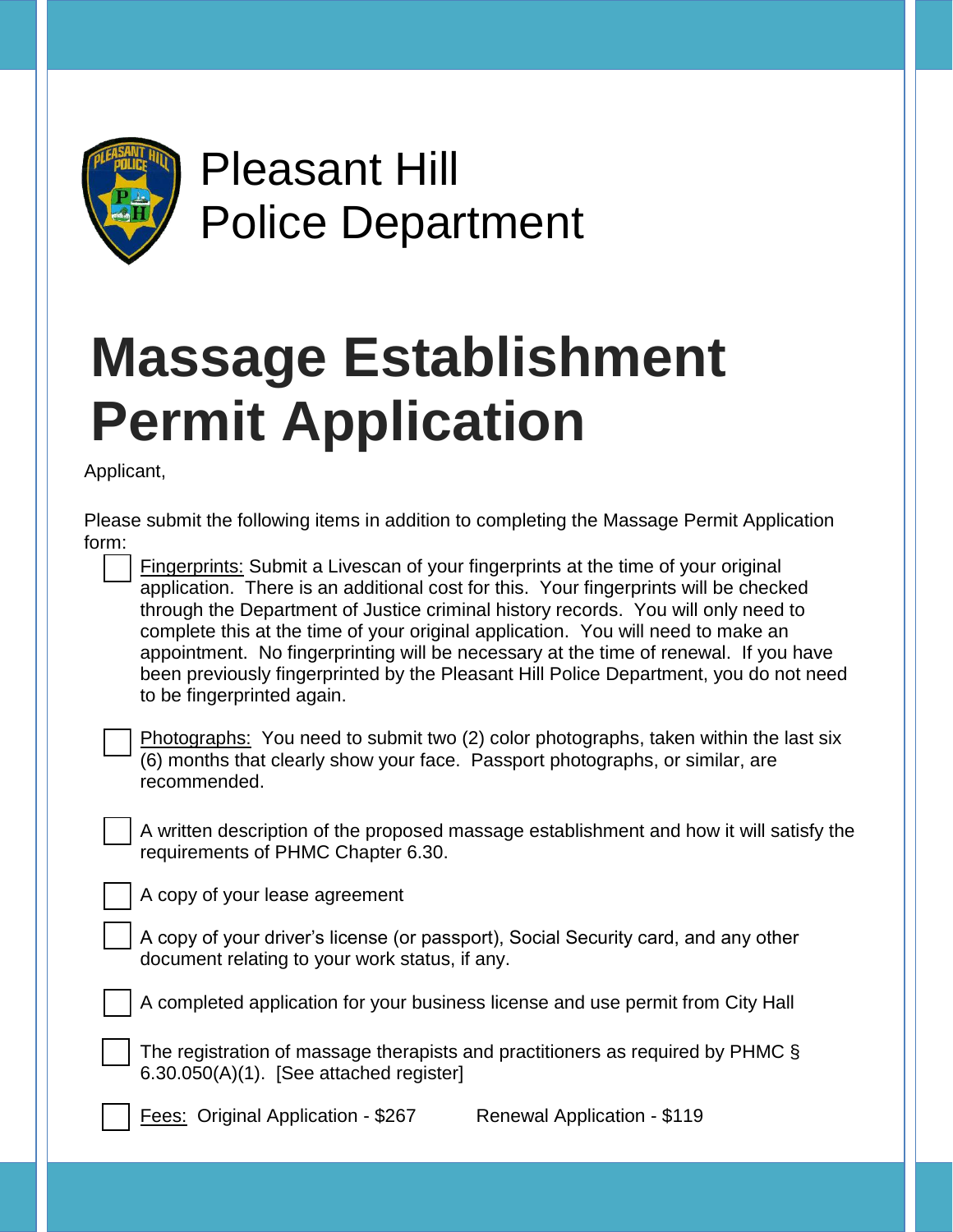

## **Pleasant Hill Police Department Massage Establishment Permit Application**

PHPD USE ONLY **Original Application** Renewal

Original #

(Pleasant Hill Municipal Code 6.30.040)

| <b>Business Information</b>                                                                                                                                                           |        |                                        |              |                   |                                                             |          |  |
|---------------------------------------------------------------------------------------------------------------------------------------------------------------------------------------|--------|----------------------------------------|--------------|-------------------|-------------------------------------------------------------|----------|--|
| Name:                                                                                                                                                                                 |        |                                        |              |                   |                                                             |          |  |
| <b>Business Address:</b>                                                                                                                                                              |        |                                        |              |                   |                                                             |          |  |
| City:                                                                                                                                                                                 | State: |                                        |              |                   | ZIP Code:                                                   |          |  |
| Business License #:                                                                                                                                                                   |        | Conditional Use Permit Obtained: □ Yes |              | $\blacksquare$ No | □ Not Applicable                                            |          |  |
| <b>Owner Information</b>                                                                                                                                                              |        |                                        |              |                   |                                                             |          |  |
| Legal Name:                                                                                                                                                                           |        |                                        | Nickname(s): |                   |                                                             |          |  |
| Date of birth:                                                                                                                                                                        | CDL:   |                                        |              |                   | Phone:                                                      |          |  |
| Home address:                                                                                                                                                                         |        | City:                                  |              |                   |                                                             |          |  |
| State:                                                                                                                                                                                |        | Zip:                                   | Email:       |                   |                                                             |          |  |
| Are you the sole owner of this business? $\Box$ Yes $\Box$ No                                                                                                                         |        |                                        |              |                   | If No, all other owners must provide separate applications. |          |  |
| <b>Employment History</b> (List all businesses, occupations and employment for the last 10 years)                                                                                     |        |                                        |              |                   |                                                             |          |  |
| Employer:                                                                                                                                                                             |        |                                        | From:        |                   | To:                                                         |          |  |
| Address:                                                                                                                                                                              |        |                                        |              |                   |                                                             |          |  |
| City:                                                                                                                                                                                 |        |                                        | State:       | Zip:              | Phone:                                                      |          |  |
| Position:                                                                                                                                                                             |        |                                        |              |                   |                                                             |          |  |
| Supervisors Name:                                                                                                                                                                     |        |                                        |              |                   |                                                             |          |  |
| Employer:                                                                                                                                                                             |        |                                        | From:        |                   | To:                                                         |          |  |
| Address:                                                                                                                                                                              |        |                                        |              |                   |                                                             |          |  |
| City:                                                                                                                                                                                 |        |                                        | <b>State</b> | Zip:              | Phone:                                                      |          |  |
| Position:                                                                                                                                                                             |        |                                        |              |                   |                                                             |          |  |
| Supervisors Name:                                                                                                                                                                     |        |                                        |              |                   |                                                             |          |  |
| Employer:                                                                                                                                                                             |        |                                        | From:        |                   | To:                                                         |          |  |
| Address:                                                                                                                                                                              |        |                                        |              |                   |                                                             |          |  |
| City:                                                                                                                                                                                 |        |                                        | State:       | Zip:              | Phone:                                                      |          |  |
| Position:                                                                                                                                                                             |        |                                        |              |                   |                                                             |          |  |
| Supervisors Name:                                                                                                                                                                     |        |                                        |              |                   |                                                             |          |  |
| Employer:                                                                                                                                                                             |        |                                        | From:        |                   | To:                                                         |          |  |
| Address:                                                                                                                                                                              |        |                                        |              |                   |                                                             |          |  |
| City:                                                                                                                                                                                 |        |                                        | State:       | Zip:              | Phone:                                                      |          |  |
| Position:                                                                                                                                                                             |        |                                        |              |                   |                                                             |          |  |
| Supervisors Name:                                                                                                                                                                     |        |                                        |              |                   |                                                             |          |  |
|                                                                                                                                                                                       |        |                                        |              |                   |                                                             |          |  |
| Business History (List (1) any other business currently owned or operated in Pleasant Hill, and (2) any massage<br>business or other like establishment owned or operated at any time |        |                                        |              |                   |                                                             |          |  |
| Name of Business:                                                                                                                                                                     |        |                                        |              | Type of Business: |                                                             |          |  |
| Address:                                                                                                                                                                              |        |                                        |              |                   |                                                             |          |  |
| City:                                                                                                                                                                                 |        |                                        | State:       |                   | Zip:                                                        |          |  |
| Date Owned From:<br>To:                                                                                                                                                               |        |                                        |              |                   |                                                             |          |  |
| If this is a massage business, was it ever the subject of disciplinary action, suspension or revocation?                                                                              |        |                                        |              |                   |                                                             | □Yes □No |  |
| If yes, explain:                                                                                                                                                                      |        |                                        |              |                   |                                                             |          |  |
| If this is a massage business, or other like establishment, list all co-owners or partners:                                                                                           |        |                                        |              |                   |                                                             |          |  |
|                                                                                                                                                                                       |        |                                        |              |                   |                                                             |          |  |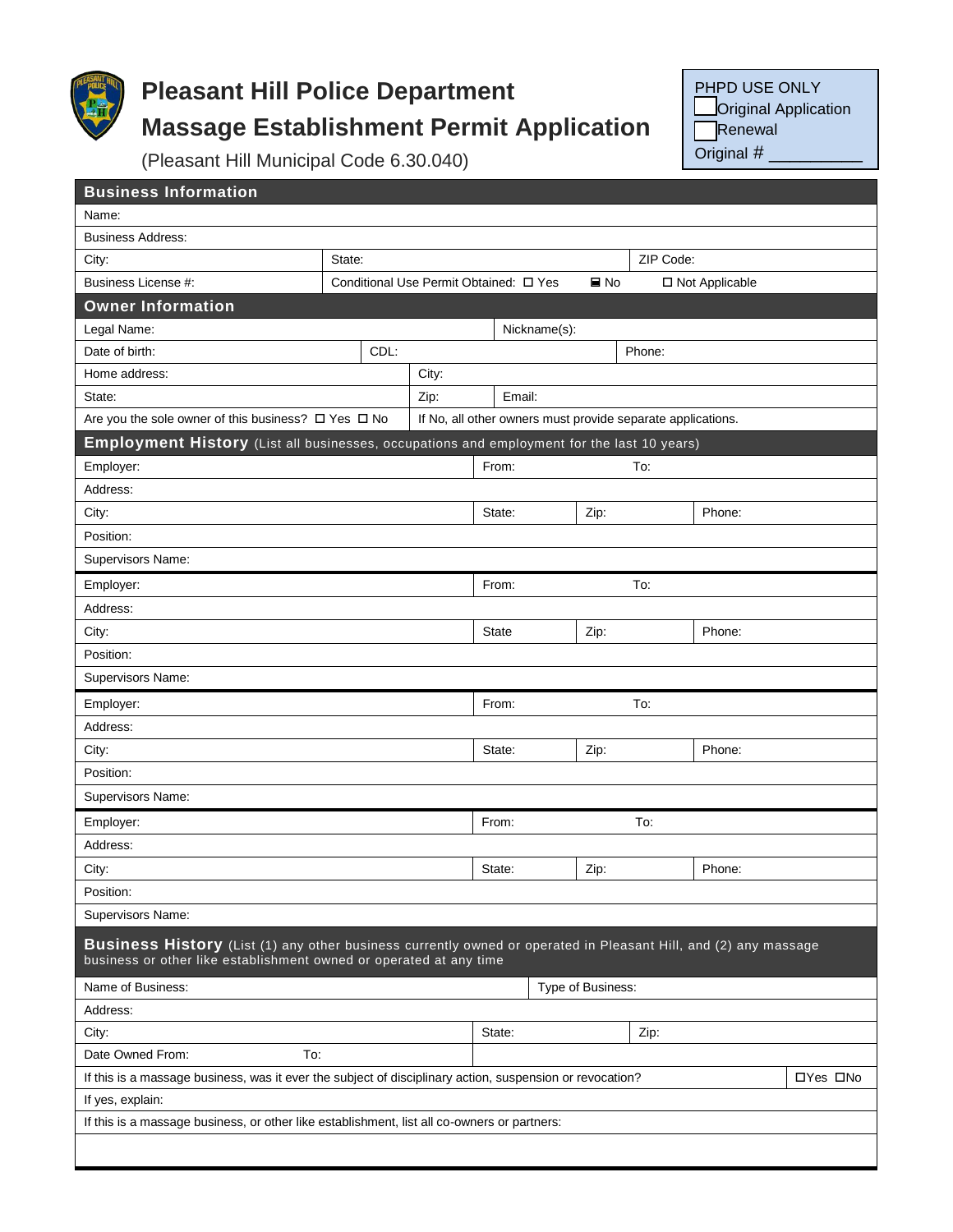| Address:                                                                                                                                                                                                                                                                                                                                                                                                                                                                                                                                                                                                                                 |                                                                |                                                                                          | Type of Business: |                   |       |                          |
|------------------------------------------------------------------------------------------------------------------------------------------------------------------------------------------------------------------------------------------------------------------------------------------------------------------------------------------------------------------------------------------------------------------------------------------------------------------------------------------------------------------------------------------------------------------------------------------------------------------------------------------|----------------------------------------------------------------|------------------------------------------------------------------------------------------|-------------------|-------------------|-------|--------------------------|
|                                                                                                                                                                                                                                                                                                                                                                                                                                                                                                                                                                                                                                          |                                                                |                                                                                          |                   |                   |       |                          |
| City:                                                                                                                                                                                                                                                                                                                                                                                                                                                                                                                                                                                                                                    |                                                                |                                                                                          | State:            |                   |       |                          |
| Date Owned From:                                                                                                                                                                                                                                                                                                                                                                                                                                                                                                                                                                                                                         | To:                                                            |                                                                                          |                   |                   |       |                          |
| If this is a massage business, was it ever the subject of disciplinary action, suspension or revocation?                                                                                                                                                                                                                                                                                                                                                                                                                                                                                                                                 |                                                                |                                                                                          |                   |                   |       | □Yes □No                 |
| If yes, explain:                                                                                                                                                                                                                                                                                                                                                                                                                                                                                                                                                                                                                         |                                                                |                                                                                          |                   |                   |       |                          |
|                                                                                                                                                                                                                                                                                                                                                                                                                                                                                                                                                                                                                                          |                                                                |                                                                                          |                   |                   |       |                          |
| If this is a massage business, or other like establishment, list all co-owners or partners:                                                                                                                                                                                                                                                                                                                                                                                                                                                                                                                                              |                                                                |                                                                                          |                   |                   |       |                          |
|                                                                                                                                                                                                                                                                                                                                                                                                                                                                                                                                                                                                                                          |                                                                |                                                                                          |                   |                   |       |                          |
| Name of Business:                                                                                                                                                                                                                                                                                                                                                                                                                                                                                                                                                                                                                        |                                                                |                                                                                          |                   | Type of Business: |       |                          |
| Address:                                                                                                                                                                                                                                                                                                                                                                                                                                                                                                                                                                                                                                 |                                                                |                                                                                          |                   |                   |       |                          |
| City:                                                                                                                                                                                                                                                                                                                                                                                                                                                                                                                                                                                                                                    |                                                                | State:                                                                                   |                   | Zip:              |       |                          |
| Date Owned From:                                                                                                                                                                                                                                                                                                                                                                                                                                                                                                                                                                                                                         | To:                                                            |                                                                                          |                   |                   |       |                          |
| If this is a massage business, was it ever the subject of disciplinary action, suspension or revocation?                                                                                                                                                                                                                                                                                                                                                                                                                                                                                                                                 |                                                                |                                                                                          |                   |                   |       | □Yes □No                 |
| If yes, explain:                                                                                                                                                                                                                                                                                                                                                                                                                                                                                                                                                                                                                         |                                                                |                                                                                          |                   |                   |       |                          |
|                                                                                                                                                                                                                                                                                                                                                                                                                                                                                                                                                                                                                                          |                                                                |                                                                                          |                   |                   |       |                          |
| If this is a massage business, or other like establishment, list all co-owners or partners:                                                                                                                                                                                                                                                                                                                                                                                                                                                                                                                                              |                                                                |                                                                                          |                   |                   |       |                          |
|                                                                                                                                                                                                                                                                                                                                                                                                                                                                                                                                                                                                                                          |                                                                |                                                                                          |                   |                   |       |                          |
| <b>Criminal History</b>                                                                                                                                                                                                                                                                                                                                                                                                                                                                                                                                                                                                                  |                                                                |                                                                                          |                   |                   |       |                          |
| Answer the following questions:                                                                                                                                                                                                                                                                                                                                                                                                                                                                                                                                                                                                          |                                                                |                                                                                          |                   |                   |       |                          |
| 1.                                                                                                                                                                                                                                                                                                                                                                                                                                                                                                                                                                                                                                       |                                                                | Have you been convicted within the last five (5) years of a felony or misdemeanor crime? |                   |                   |       | $\Box$ Yes               |
| 2.                                                                                                                                                                                                                                                                                                                                                                                                                                                                                                                                                                                                                                       |                                                                |                                                                                          |                   |                   |       | $\Box$ Yes               |
| Do you currently have any warrants for your arrest?                                                                                                                                                                                                                                                                                                                                                                                                                                                                                                                                                                                      |                                                                |                                                                                          |                   |                   |       |                          |
| Do you have any pending criminal cases against you?<br>3.                                                                                                                                                                                                                                                                                                                                                                                                                                                                                                                                                                                |                                                                |                                                                                          |                   |                   |       | $\Box$ Yes<br>$\Box$ Yes |
| Are you required to register as a sex offender in any state?<br>4.<br>Have you owned a massage business in the last five years that has been the focus of a criminal investigation                                                                                                                                                                                                                                                                                                                                                                                                                                                       |                                                                |                                                                                          |                   |                   |       |                          |
| 5.<br>resulting in an arrest?                                                                                                                                                                                                                                                                                                                                                                                                                                                                                                                                                                                                            |                                                                |                                                                                          |                   |                   |       | $\Box$ Yes               |
|                                                                                                                                                                                                                                                                                                                                                                                                                                                                                                                                                                                                                                          | If you answered "Yes" to any of the questions, please explain: |                                                                                          |                   |                   |       |                          |
|                                                                                                                                                                                                                                                                                                                                                                                                                                                                                                                                                                                                                                          |                                                                |                                                                                          |                   |                   |       |                          |
|                                                                                                                                                                                                                                                                                                                                                                                                                                                                                                                                                                                                                                          |                                                                |                                                                                          |                   |                   |       |                          |
| I understand that I must notify the police department immediately if I receive notice of disciplinary action taken by the CAMTC                                                                                                                                                                                                                                                                                                                                                                                                                                                                                                          |                                                                |                                                                                          |                   |                   |       |                          |
| regarding my establishment or any therapist or practitioner working at my establishment.                                                                                                                                                                                                                                                                                                                                                                                                                                                                                                                                                 |                                                                |                                                                                          |                   | Sign:             |       |                          |
| <b>Property Owner/Lessor</b>                                                                                                                                                                                                                                                                                                                                                                                                                                                                                                                                                                                                             |                                                                |                                                                                          |                   |                   |       |                          |
| Owners Name:                                                                                                                                                                                                                                                                                                                                                                                                                                                                                                                                                                                                                             |                                                                |                                                                                          |                   |                   |       |                          |
| Address:                                                                                                                                                                                                                                                                                                                                                                                                                                                                                                                                                                                                                                 |                                                                |                                                                                          |                   |                   |       |                          |
| City:                                                                                                                                                                                                                                                                                                                                                                                                                                                                                                                                                                                                                                    |                                                                |                                                                                          | State:            | Zip:              |       |                          |
| Phone:                                                                                                                                                                                                                                                                                                                                                                                                                                                                                                                                                                                                                                   | Fax:                                                           |                                                                                          | Email:            |                   |       |                          |
|                                                                                                                                                                                                                                                                                                                                                                                                                                                                                                                                                                                                                                          |                                                                |                                                                                          |                   |                   |       |                          |
| Management Company:                                                                                                                                                                                                                                                                                                                                                                                                                                                                                                                                                                                                                      |                                                                |                                                                                          |                   |                   |       |                          |
| Agent:                                                                                                                                                                                                                                                                                                                                                                                                                                                                                                                                                                                                                                   |                                                                |                                                                                          |                   |                   |       |                          |
| Address:                                                                                                                                                                                                                                                                                                                                                                                                                                                                                                                                                                                                                                 |                                                                |                                                                                          |                   |                   |       |                          |
| City:                                                                                                                                                                                                                                                                                                                                                                                                                                                                                                                                                                                                                                    |                                                                |                                                                                          | State:            | Zip:              |       |                          |
| Phone:                                                                                                                                                                                                                                                                                                                                                                                                                                                                                                                                                                                                                                   | Fax:                                                           |                                                                                          | Email:            |                   |       |                          |
| I have reviewed this application.                                                                                                                                                                                                                                                                                                                                                                                                                                                                                                                                                                                                        |                                                                |                                                                                          |                   |                   |       |                          |
| <b>Signature of Property Owner or Agent:</b>                                                                                                                                                                                                                                                                                                                                                                                                                                                                                                                                                                                             |                                                                |                                                                                          |                   |                   | Date: |                          |
| <b>Applicant Signature</b>                                                                                                                                                                                                                                                                                                                                                                                                                                                                                                                                                                                                               |                                                                |                                                                                          |                   |                   |       |                          |
| I declare under penalty of perjury that the information contained herein is true and correct to the best of my knowledge. Further, I have read,<br>understand, and will comply with the provisions of Pleasant Hill Municipal Code Chapter 6.30 relating to the operation of massage<br>establishments. I understand that any false statement or omission of material information in connection with this application may be punished as<br>provided by law, including civil and criminal sanctions, and may subject the applicant to denial of permit, or the suspension, limitation, or<br>revocation of any permit granted hereunder. |                                                                |                                                                                          |                   |                   |       |                          |